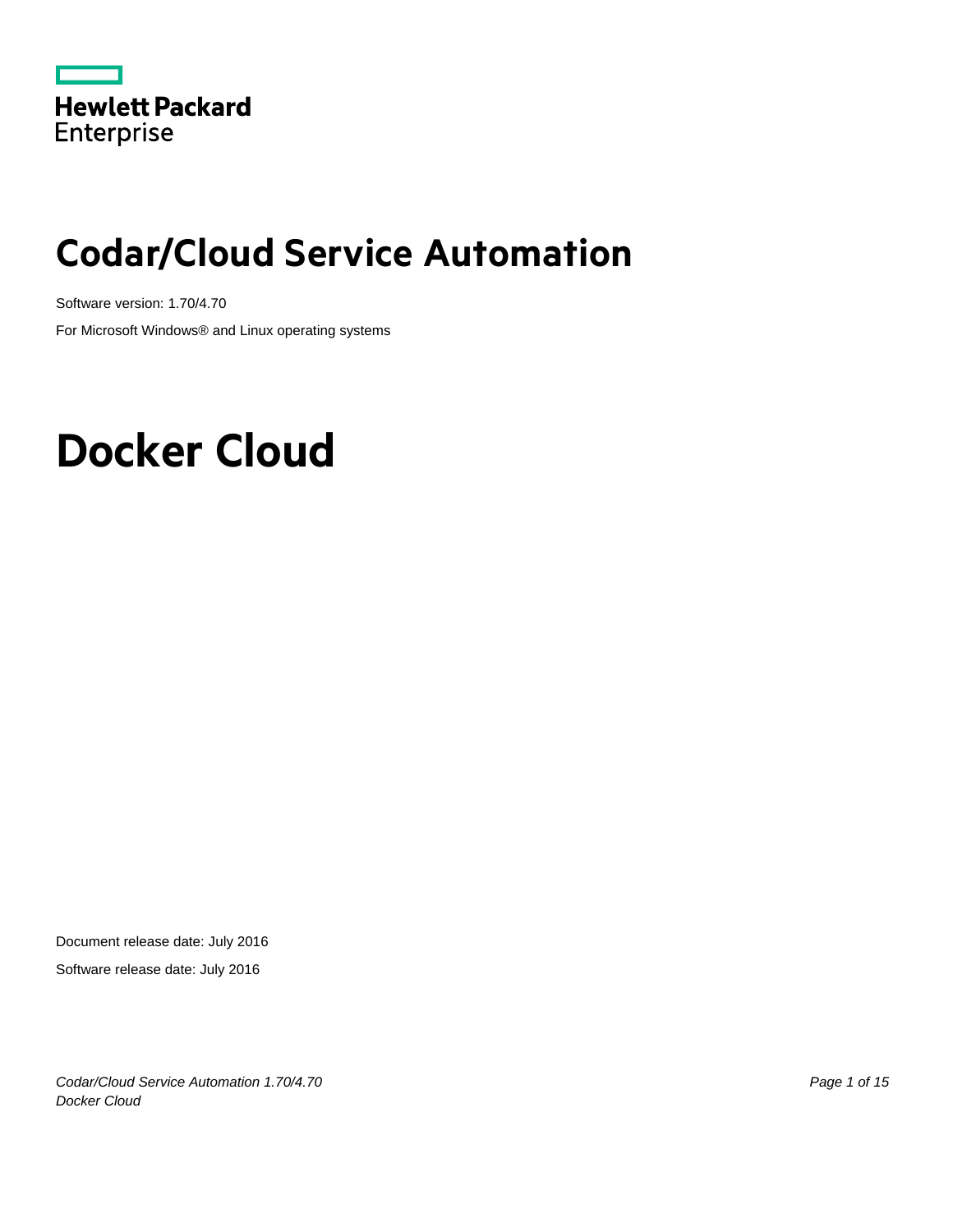# **Contents**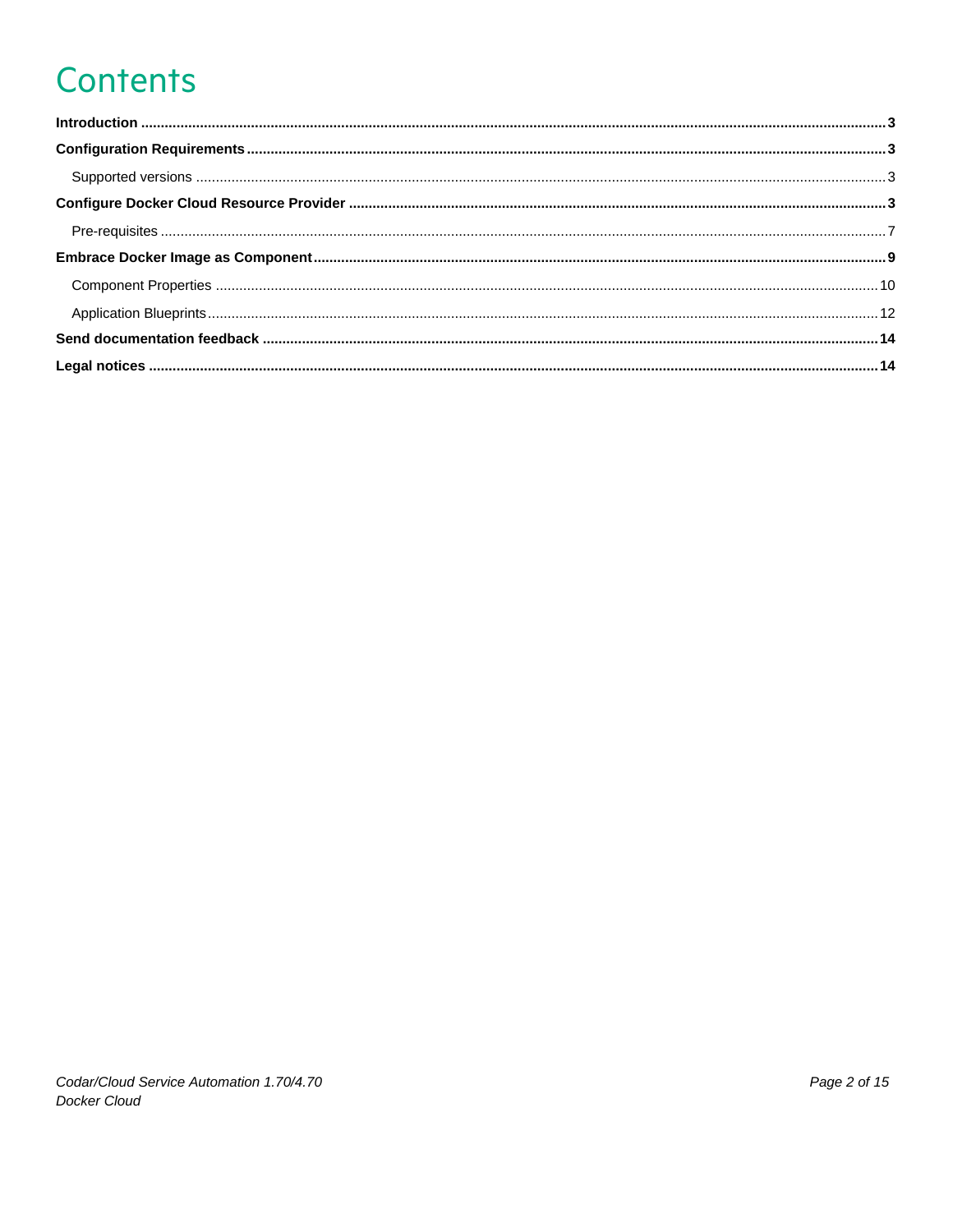## <span id="page-2-0"></span>Introduction

The containerization technology is rapidly emerging and inspiring many software companies to adopt and use it in their DevOps tool chain to get maximum resource utilization and reduce time-to-market. Docker containerization has become habitual than a buzzword. Docker Cloud offers container datacenter for the application and operations team to install or deploy software; and application with prebaked dependencies inside a container ensures the application deployment certainty. This whitepaper describes how HPE Cloud Service Automation (CSA) and HPE Codar are integrated with Docker Cloud and the benefits the end-user will get by using this integration. HPE CSA is primarily used by the IT Ops or Central IT for providing IaaS & PaaS for their LOB's or application team. HPE Codar offers release pipeline automation along with deployment automation intelligence. Both the products can utilize Docker Cloud platform to deploy containers which have software or application in them.

# <span id="page-2-1"></span>Configuration Requirements

The following configurations must be completed, tested and should be operational before you proceed with the integration:

- Configure HPE Codar.
- Configure Docker Cloud
- Configure HPE Operations Orchestration.

## <span id="page-2-2"></span>Supported versions

The following table shows the major components required to use this implementation.

| <b>Component</b>                       | <b>Supported version</b> | <b>Recommended version</b>                                |
|----------------------------------------|--------------------------|-----------------------------------------------------------|
| <b>HPE Codar</b>                       | 1.70                     | 1.70                                                      |
| <b>HPE Operations</b><br>Orchestration | 10.22 and later          | 10.60 with the following HPE Operations<br>Orchestration: |
|                                        |                          | $\bullet$ 0010-base-cp-1.8.0. jar                         |
|                                        |                          | • oo10-cloud-cp-1.8.2.jar                                 |
|                                        |                          | • oo10-hpe-solutions-cp-1.8.2.jar                         |
|                                        |                          | $\bullet$ 0010-sa-cp-1.2.2.jar                            |
|                                        |                          | • oo10-sm-cp-1.0.3.jar                                    |
|                                        |                          | • oo10-virtualization-cp-1.8.0.jar                        |
|                                        |                          |                                                           |
| Docker Cloud                           | 1.2                      | 1.2                                                       |

## <span id="page-2-3"></span>Configure Docker Cloud Resource Provider

Docker Cloud resource provider can be used to integrate with Docker Cloud 1.2 to import image as component and spawn containers across multiple nodes configured as part of Docker Cloud. Docker Cloud endpoints with credentials and can be configured within HPE CSA and HPE Codar through OOTB resource provider.

*Codar/Cloud Service Automation 1.70/4.70 Page 3 of 15 Docker Cloud*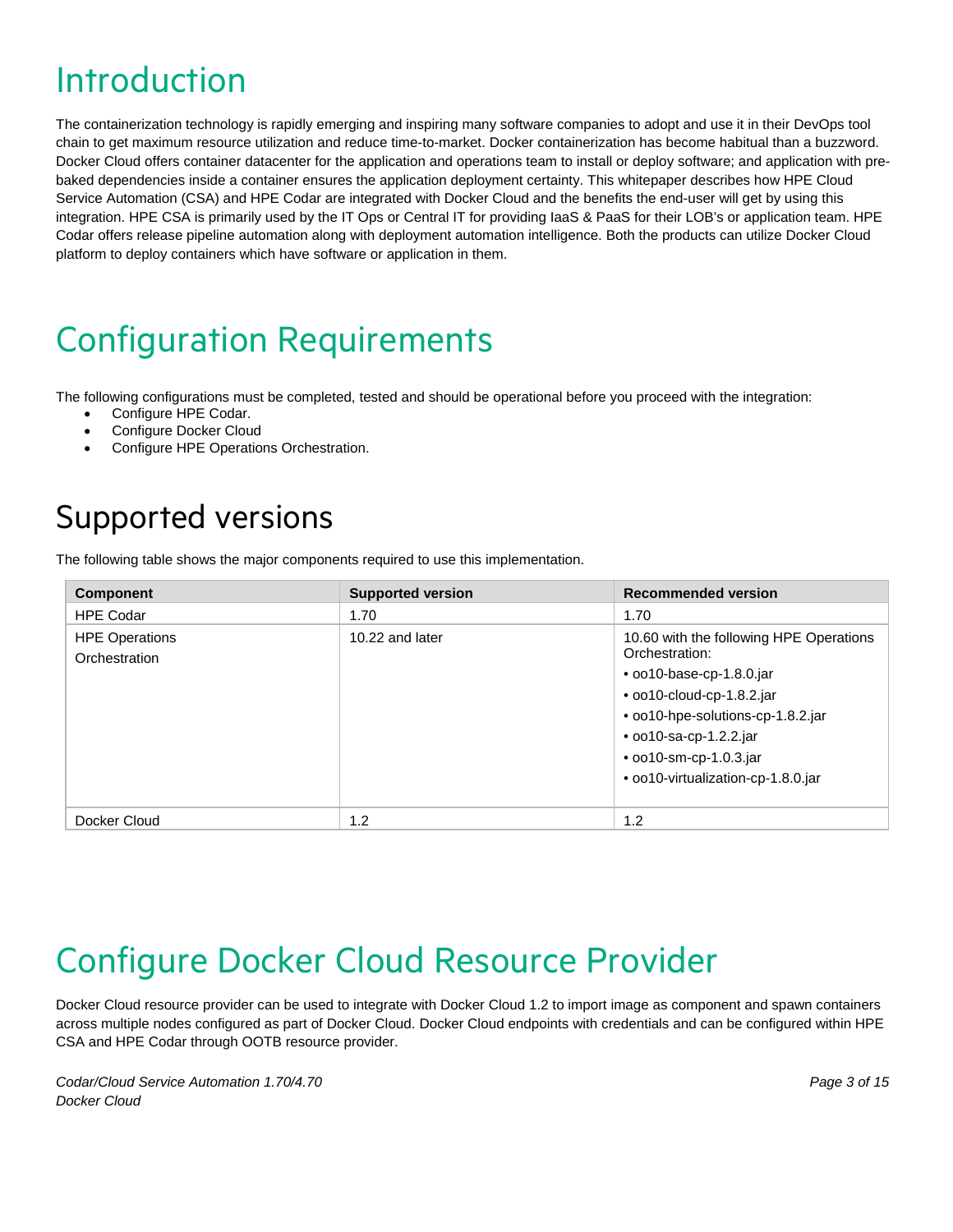### Creating Docker Cloud Provider Type

- 1. Login to HPE Codar/ CSA.
- 2. Click Provider tile.
- 3. Click Manage Provider Types and Click "+" icon to add new provider.
- 4. In Create Provider Type window enter the Display Name and description (optional).
- 5. Click Create to complete.

Note: Please make sure that the Display Name is DOCKER CLOUD, so that there are no CODAR/CSA update issues.

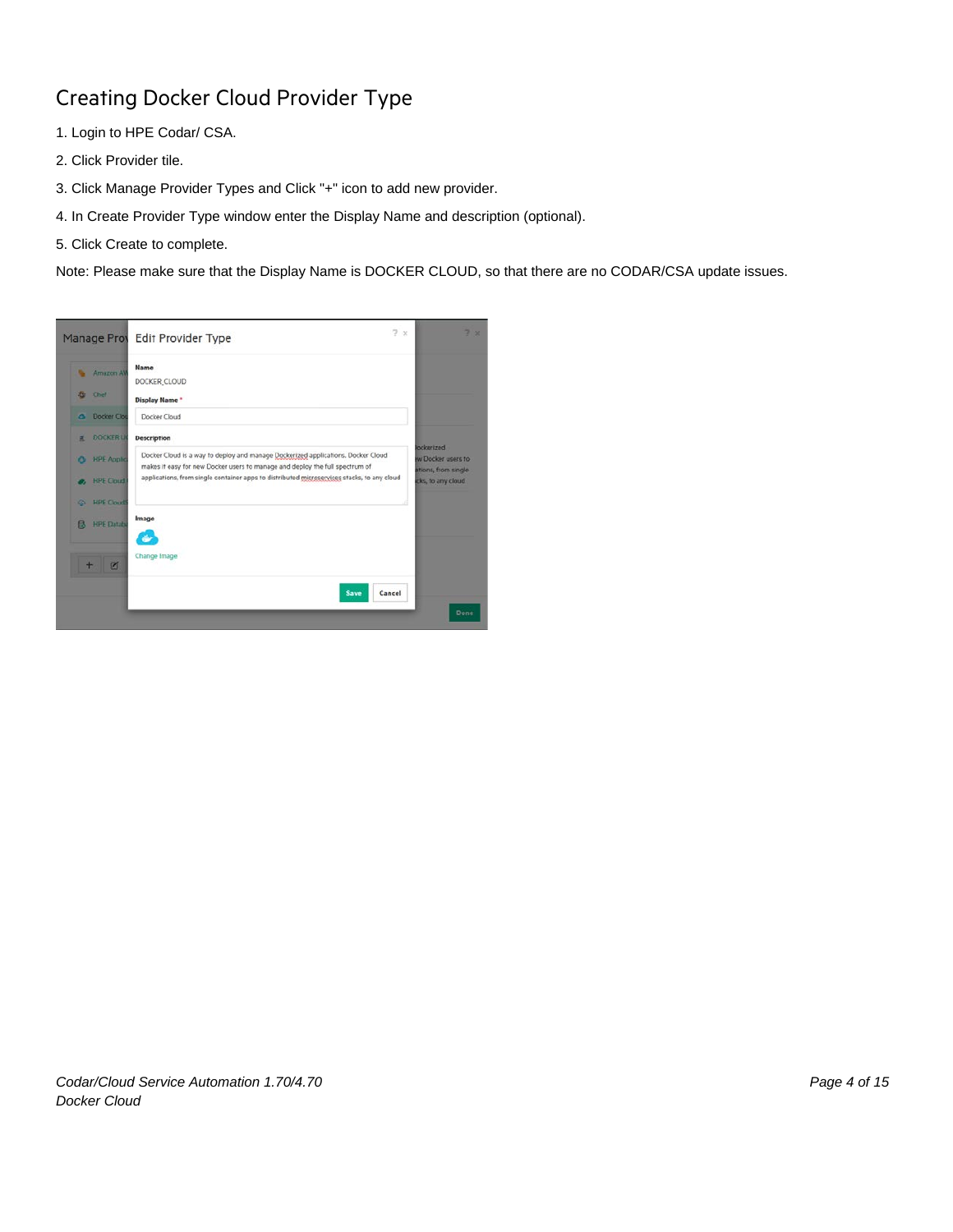| <b>Edit Resource Provider</b>                                                                                                               | $2 \times$                                                                                                   |
|---------------------------------------------------------------------------------------------------------------------------------------------|--------------------------------------------------------------------------------------------------------------|
| <b>Provider Type</b><br><b>Docker Cloud</b><br><b>Display Name*</b><br>Docker Cloud Data Center<br><b>Description</b>                       | Instructions:<br>Provide the Docker Cloud endpoint and credentials to<br>connect to the Docker Cloud server. |
| <b>Image</b>                                                                                                                                | Service Access Point: Docker Cloud HTTPS endpoint.<br>User ID: Docker ID<br>Password: Docker Cloud API Key   |
| Change Image<br><b>Access Point Configuration</b><br><b>Service Access Point *</b><br>◉<br>https://cloud.docker.com<br>User ID <sup>*</sup> |                                                                                                              |
| docker_user<br>Password <sup>*</sup><br><br><b>Confirm Password *</b><br><br>$\checkmark$ Enabled $\bullet$                                 |                                                                                                              |
| Save<br>Cancel                                                                                                                              |                                                                                                              |

Fig: 1 → Docker Cloud Resource Provider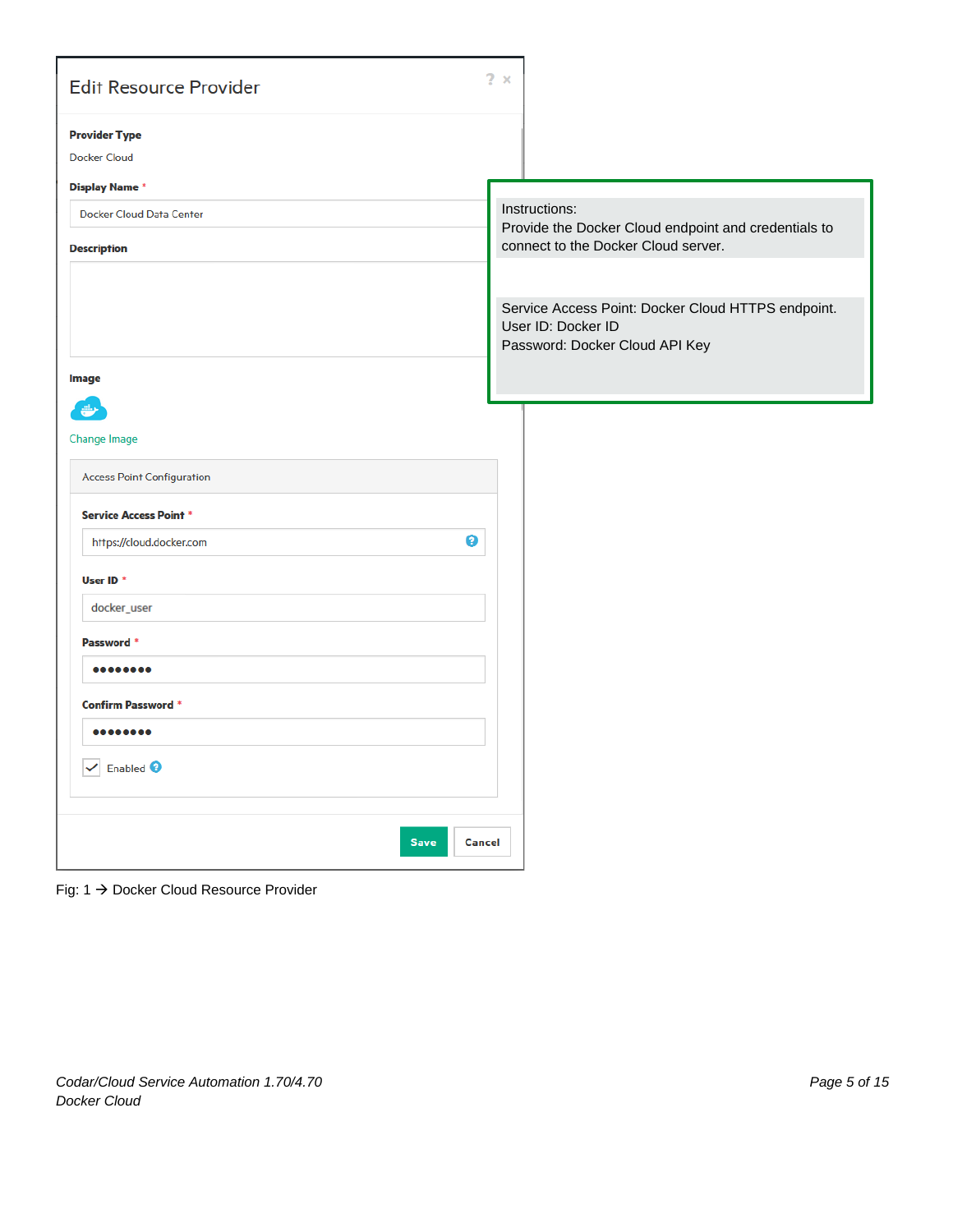| <b>Overview</b><br><b>Properties</b><br><b>Resource Offerings</b><br><b>Resource Pools</b><br><b>Environments</b><br><b>Components</b><br><b>Properties</b><br><b>Create</b><br><b>Proxy Host</b><br>String<br>web-proxy.com<br>Hostname of the Proxy Server<br>Proxy Password<br>String<br>Not Set<br>Password of the Proxy Server | ≎ |
|-------------------------------------------------------------------------------------------------------------------------------------------------------------------------------------------------------------------------------------------------------------------------------------------------------------------------------------|---|
|                                                                                                                                                                                                                                                                                                                                     |   |
|                                                                                                                                                                                                                                                                                                                                     |   |
|                                                                                                                                                                                                                                                                                                                                     | ۰ |
|                                                                                                                                                                                                                                                                                                                                     | ⋄ |
| <b>Proxy Port</b><br>String<br>8080<br>Port of the Proxy Server                                                                                                                                                                                                                                                                     | ۰ |
| Proxy Username<br>String<br>Not Set<br>Username of the Proxy Server                                                                                                                                                                                                                                                                 | ۰ |

Fig:  $2 \rightarrow$  Additional properties to configure "Docker Cloud" endpoints and credentials.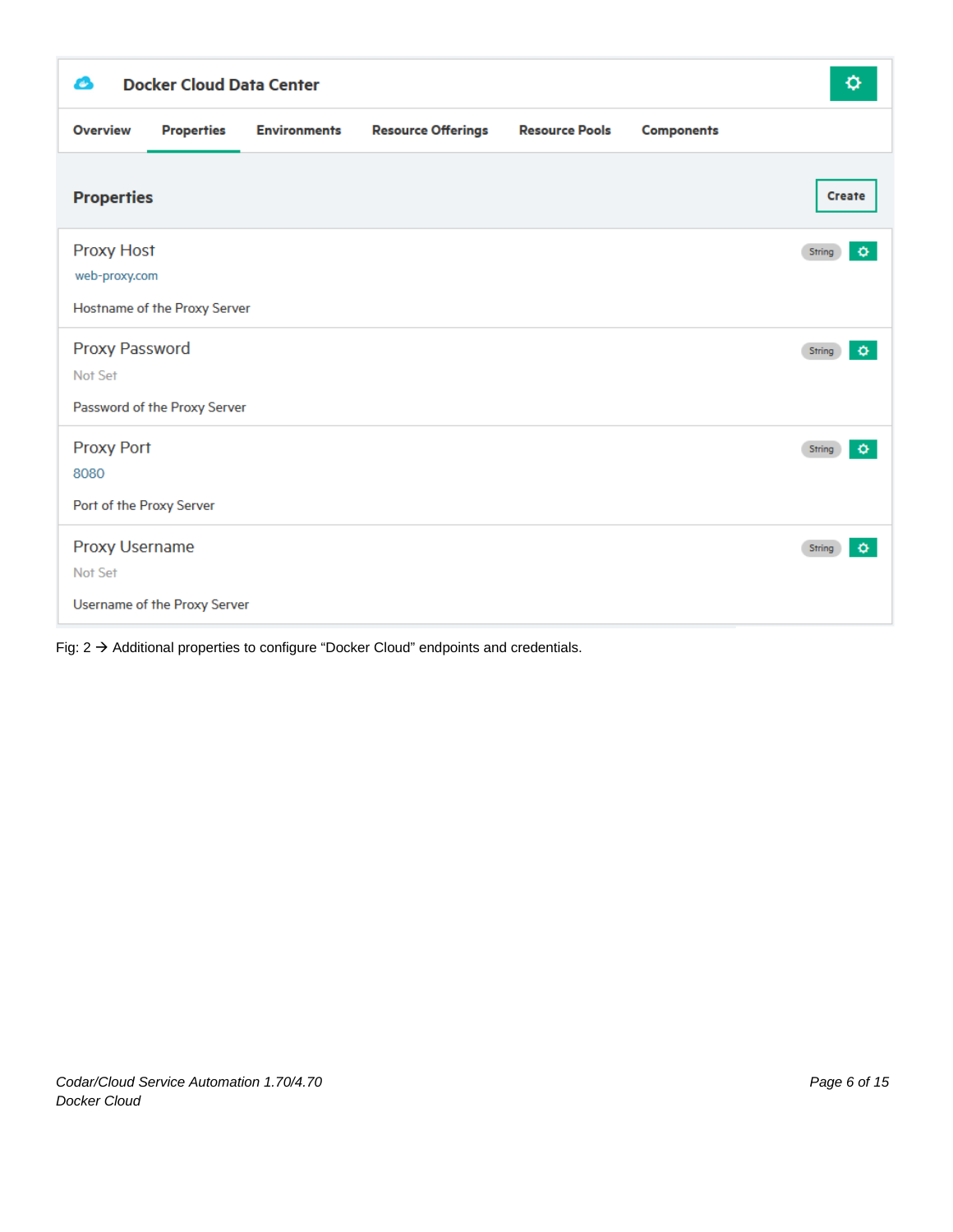## <span id="page-6-0"></span>Pre-requisites

#### Docker Cloud API Key

Docker Cloud currently offers an **HTTP REST API** and a **Websocket Stream API** which are used by both the [Web UI](https://cloud.docker.com/) and the [CLI.](https://github.com/docker/dockercloud-cli)

To make requests to the Docker Cloud API, you should first obtain an API Key for your account. For this, log into Docker Cloud, click on the menu on the upper right corner of the screen, select **Account Settings** and then select **API keys**.

Click **Add API key** and give the label for the API Key and click Ok. Now, you'll see the API Key generated.

**Note**: API key will only be shown once. Make sure to save it properly.

| param v<br>Param               | <b>API Key</b>                                                                         |
|--------------------------------|----------------------------------------------------------------------------------------|
| <b>Account Settings</b>        | demoApiKey                                                                             |
| <b>Welcome Tour</b><br>Log Out | O <sub>k</sub><br><b>Cancel</b>                                                        |
|                                | <b>API Key</b><br>The following API key will only be shown once. Make sure to save it. |
|                                | 2f6a8ef8-bb3b-45da-8a2c-061e539ea6dd                                                   |
|                                | Ok                                                                                     |

#### Now, you'll see newly added API key with the tag name **demoApiKey** in that section

| <b>API keys</b>                                                                                   |                                                                      |                    |  |  |
|---------------------------------------------------------------------------------------------------|----------------------------------------------------------------------|--------------------|--|--|
| In order to authenticate with Docker Cloud's API, use your API key as your password. For Example: |                                                                      |                    |  |  |
|                                                                                                   | curl -u username:apikey https://cloud.docker.com/api/app/v1/service/ |                    |  |  |
| Label                                                                                             | <b>Created</b>                                                       | <b>Delete</b>      |  |  |
| demoApiKey                                                                                        | © 2 minutes ago                                                      | Ĥ                  |  |  |
|                                                                                                   |                                                                      | <b>Add API key</b> |  |  |

Fig:  $3 \rightarrow$  Add API Key for the user in Docker Cloud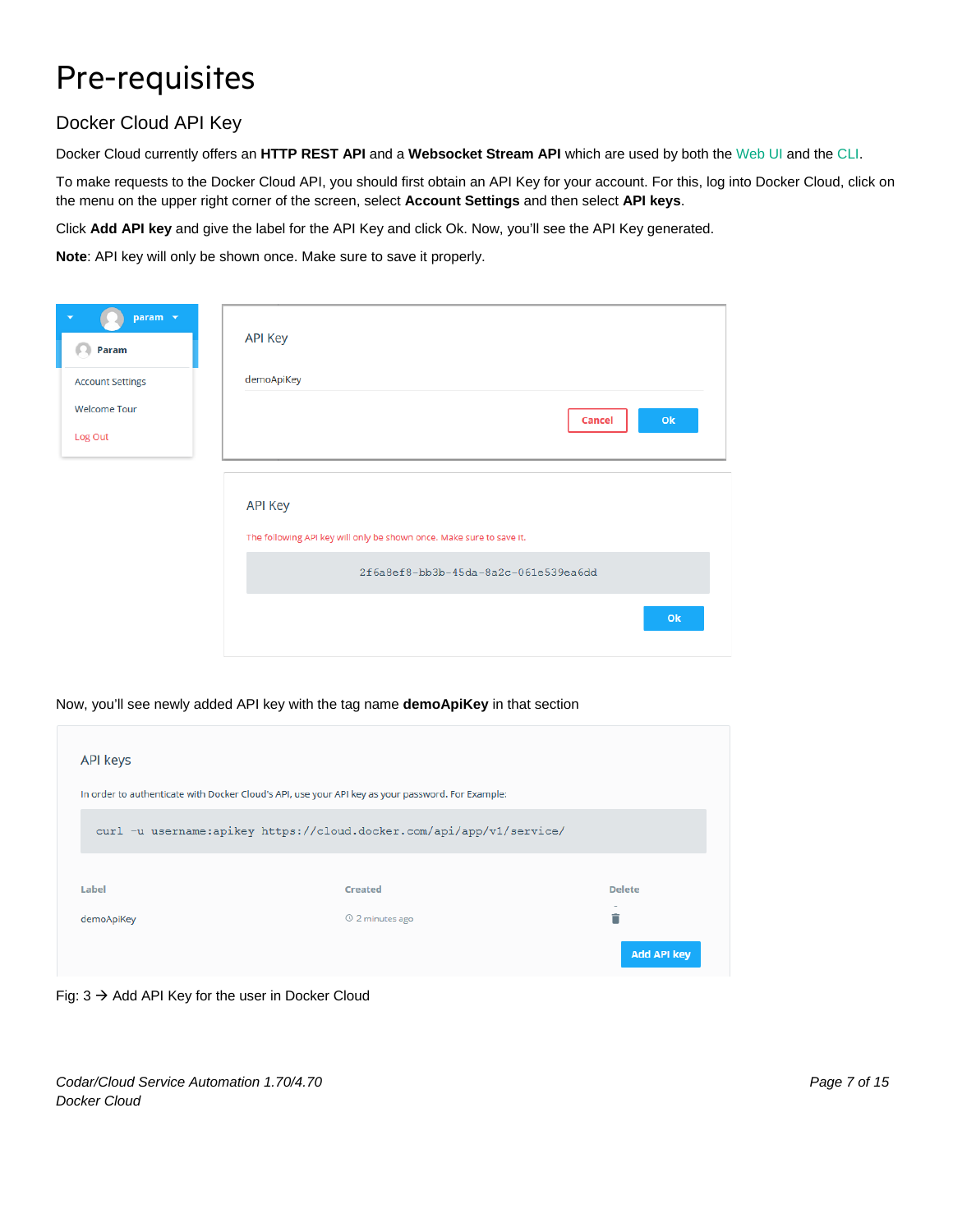#### Docker Cloud Nodes / Nodes Cluster

Before starting deployments of service, we need to have one or more infrastructure node set up under your docker cloud setup. To add, just go to Node cluster under **Infrastructure** and you can either create a node cluster or import existing one on any of the multiple resource provider options available.

| NAME              | node1                        |                  | Node disk size  |                                         |
|-------------------|------------------------------|------------------|-----------------|-----------------------------------------|
| DEPLOY<br>LABELS  | Select                       | v                |                 |                                         |
| <b>PROVIDER</b>   | Amazon Web Services          | $\times$ $\star$ |                 | 60<br>GB                                |
| <b>REGION</b>     | Amazon Web Services          |                  |                 |                                         |
|                   | Digital Ocean                |                  |                 |                                         |
| VPC               | Microsoft Azure              |                  |                 |                                         |
|                   | SoftLayer                    |                  | Number of nodes |                                         |
| <b>SUBNET</b>     | Packet                       |                  |                 |                                         |
| SECURITY<br>GROUP | $\times$ default             | $\times$ $\star$ |                 |                                         |
| TYPE/SIZE         | t2.nano [1 CPUs, 512 MB RAM] | $\times$ $\star$ |                 | $\overline{2}$<br>$\mathbf{v}$<br>nodes |

Fig: 4 Adding Node Cluster in Docker Cloud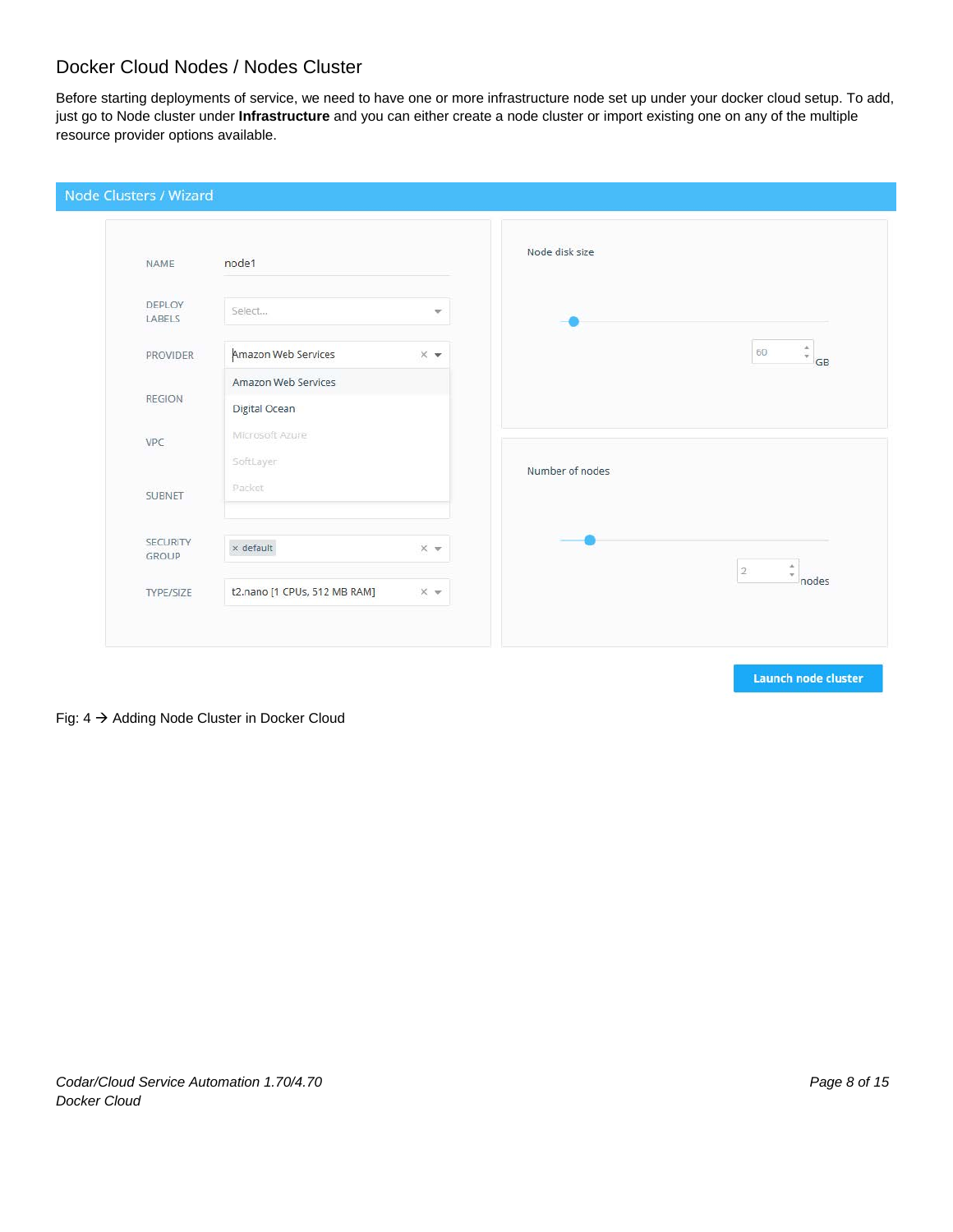## <span id="page-8-0"></span>Embrace Docker Image as Component

HPE CSA and HPE Codar support topology-based designs. The components are the building blocks for the service blueprints and can be imported from various resources like HPE Operations Orchestration, HPE Server Automation, Chef, Puppet, etc.

In the same fashion, we can either import the component using HPE Operations Orchestration or create the component and then later import the specific operations.

The image names can be mentioned from Docker Cloud's Repositories or Docker Hub.



Fig:  $4 \rightarrow$  Importing Docker Cloud components

#### **Imported Components**

The imported component needs to be configured for the relationship, if required, and for setting the capabilities and characteristics. The default operations available are Deploy and Undeploy. Other custom operations can be imported from the content. The custom operation includes the following:

- 1. Start Service
- 2. Get Service
- 3. Stop Service
- 4. List Service

| $\mathbf 0$                                 |                                     | MongoDB Docker Image (1.0) |                   |                   |                        |              |
|---------------------------------------------|-------------------------------------|----------------------------|-------------------|-------------------|------------------------|--------------|
| <b>Overview</b>                             | <b>Properties</b>                   | <b>Relationships</b>       | <b>Operations</b> | <b>Capability</b> | <b>Characteristics</b> |              |
| <b>Display Name</b>                         | MongoDB Docker Image                |                            |                   |                   |                        | <b>Image</b> |
| <b>Description</b>                          | vladanvachalec/testrepo:mongodbDemo |                            |                   |                   |                        | <b>Tags</b>  |
| <b>Version</b><br>1.0                       |                                     |                            |                   |                   |                        | Docker Cloud |
| <b>Provider Type</b><br><b>Docker Cloud</b> |                                     |                            |                   |                   |                        |              |
| <b>Functional Type</b><br>Concrete          |                                     |                            |                   |                   |                        |              |

Fig:  $5 \rightarrow$  Sample Docker Cloud component

*Codar/Cloud Service Automation 1.70/4.70 Page 9 of 15 Docker Cloud*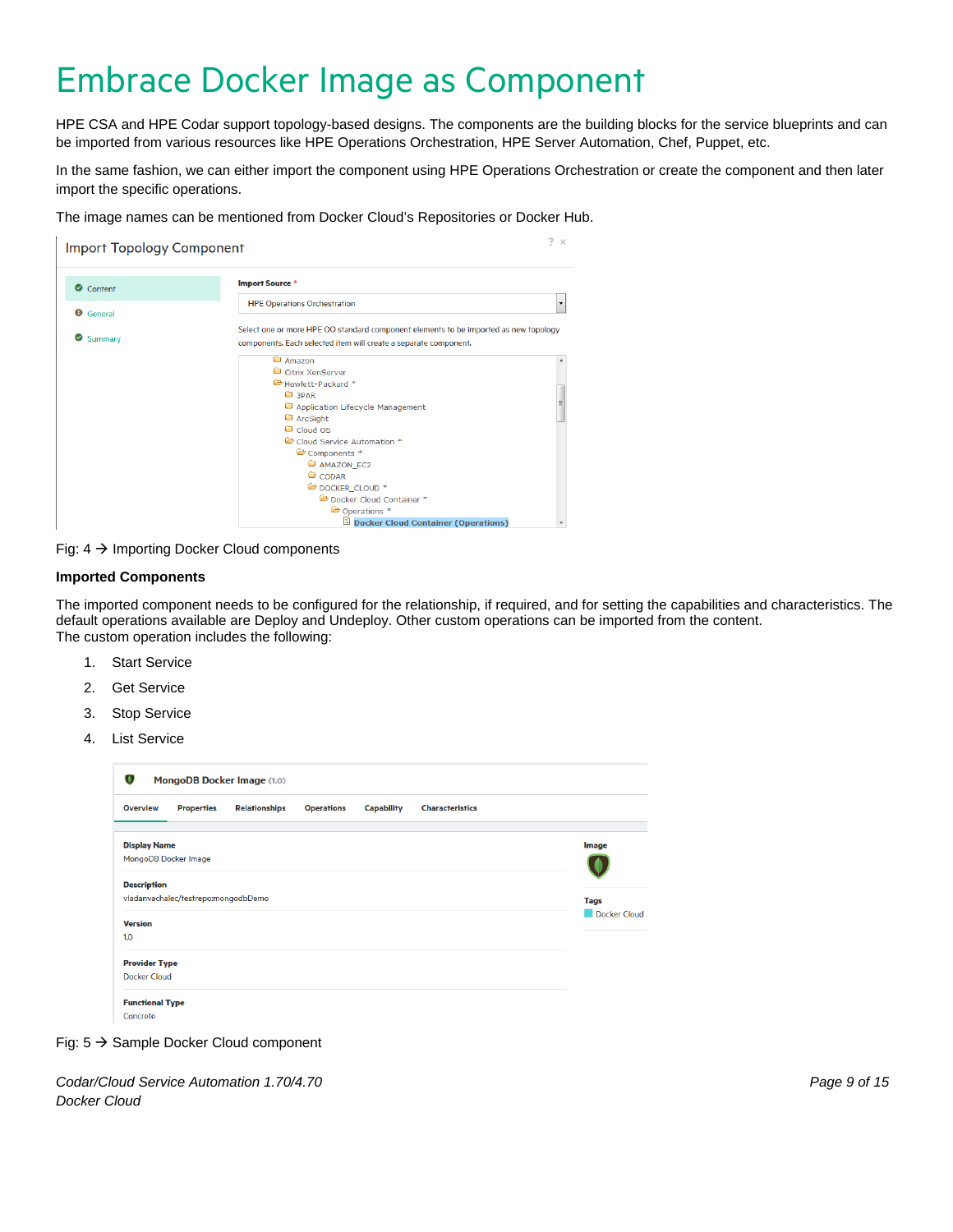## <span id="page-9-0"></span>Component Properties

The component properties include input, output, and provider properties. The input properties are given below.

*Refer the information below to pass inputs to create containers in a non-controlled environment. If it is made visible to consumer, the end-users can pass the docker run options on their own and pass any inputs based on their requirement. They can be hardcoded too and these arguments need not be made visible.*

| <b>Property</b>  | <b>Description</b>                                                                                                                                                                                                                         |
|------------------|--------------------------------------------------------------------------------------------------------------------------------------------------------------------------------------------------------------------------------------------|
| containerSize    | (Optional argument) The number of containers to run for this<br>service initially (default: 1)                                                                                                                                             |
| portsTobeExposed | (Optional argument) An array of objects with port information to<br>be published in the containers for this service, which will be<br>added to the image port information, i.e. {"protocol": "tcp",<br>"inner_port": 80, "outer_port": 80} |
| serviceName      | (Optional argument) A human-readable name for the service, i.e.<br>my-hello-world-app (default: image without namespace)                                                                                                                   |
| imageName        | (Required argument) The image used to deploy this service in<br>docker format, i.e. tutum/hello-world                                                                                                                                      |

You can mask component properties like 'containerSize' from end-user by unchecking the options like 'designer visible and consumer visible '.

**Note:** Image name should not be modified once set, and it is strongly recommended to create different component for different images.

All the other property values are automatically fetched from the provider property.

| О<br>MongoDB Docker Image (1.0) |                                                        |                        |  |  |  |  |  |
|---------------------------------|--------------------------------------------------------|------------------------|--|--|--|--|--|
| <b>Overview</b>                 | <b>Relationships</b>                                   | <b>Capability</b>      |  |  |  |  |  |
| <b>Properties</b>               | <b>Operations</b>                                      | <b>Characteristics</b> |  |  |  |  |  |
| <b>Properties</b>               |                                                        |                        |  |  |  |  |  |
| containerSize                   | dockerProxyHost                                        | imageName              |  |  |  |  |  |
| Not Set                         | Not Set                                                | Not Set                |  |  |  |  |  |
| dockerApiKey                    | dockerProxyPassword                                    | nodePublidIp           |  |  |  |  |  |
| [*******]                       | Not Set                                                | Not Set                |  |  |  |  |  |
| dockerCloudUrl                  | dockerProxyPort                                        | portsTobeExposed       |  |  |  |  |  |
| Not Set                         | Not Set                                                | Not Set                |  |  |  |  |  |
| dockerld<br>Not Set             | serviceld<br>dockerProxyUsername<br>Not Set<br>Not Set |                        |  |  |  |  |  |
| dockerProtocol                  | exposedPorts                                           | serviceName            |  |  |  |  |  |
| Not Set                         | Not Set                                                | Not Set                |  |  |  |  |  |

#### Fig:  $6 \rightarrow$  Default Component Properties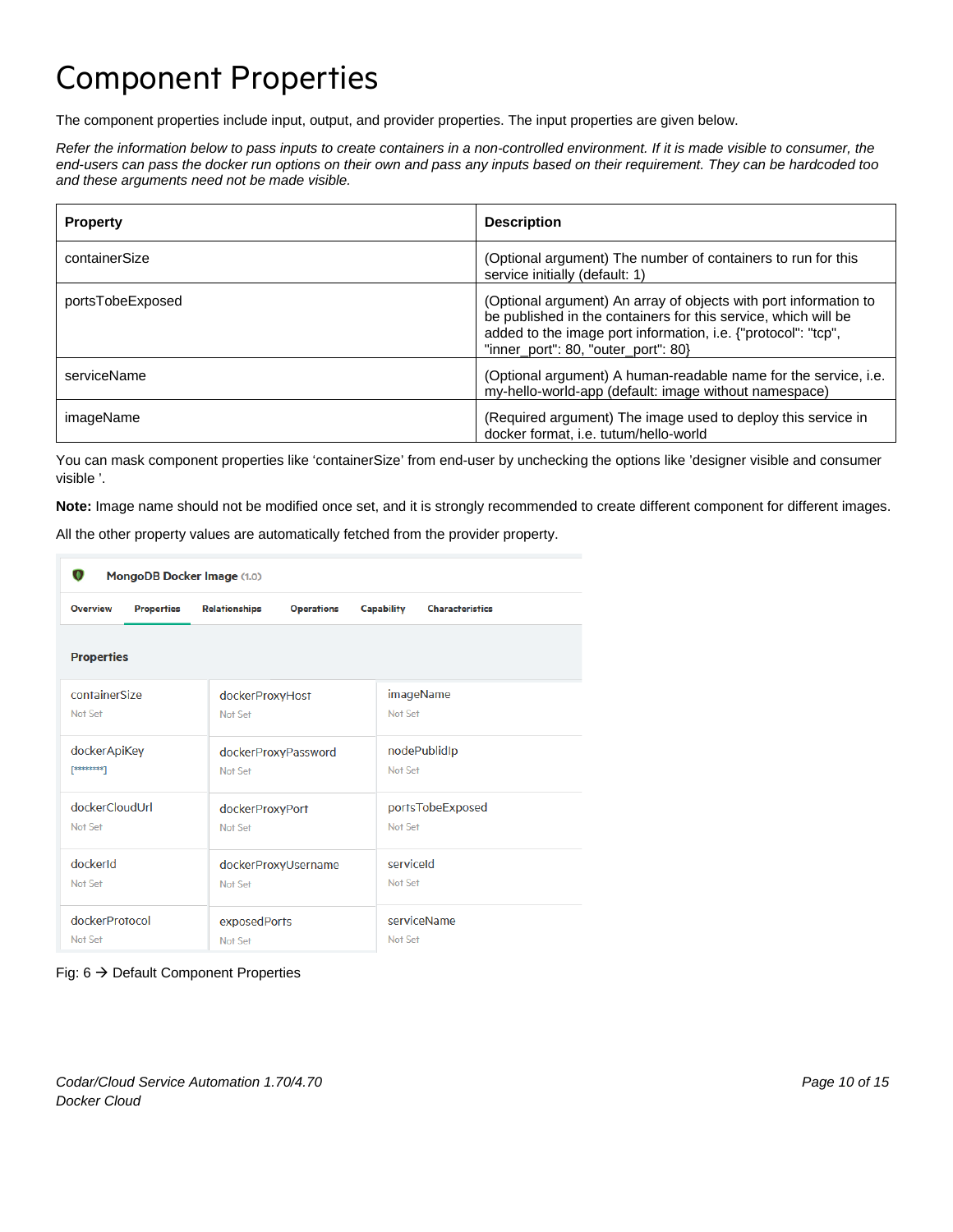| O<br><b>MongoDB Docker Image (1.0)</b>                                                                                                                                                                                        |                   |                      |                   |            |                        |
|-------------------------------------------------------------------------------------------------------------------------------------------------------------------------------------------------------------------------------|-------------------|----------------------|-------------------|------------|------------------------|
| <b>Overview</b>                                                                                                                                                                                                               | <b>Properties</b> | <b>Relationships</b> | <b>Operations</b> | Capability | <b>Characteristics</b> |
| <b>Operations</b>                                                                                                                                                                                                             |                   |                      |                   |            |                        |
| Deploy Service on Docker Cloud<br>containerSize, dockerApiKey, dockerCloudUrl, dockerId, dockerProtocol, dockerProxyHost, dockerProxyPassword, dockerProxyPort, dockerProxyUsername, imageName, portsTobeExposed, serviceName |                   |                      |                   |            |                        |
| <b>Undeploy Service on Docker Cloud</b><br>dockerApiKey, dockerCloudUrl, dockerId, dockerPassword, dockerProxyHost, dockerProxyPassword, dockerProxyPort, dockerProxyUsername, serviceId                                      |                   |                      |                   |            |                        |

#### Fig:  $7 \rightarrow$  Default operations as part of Docker Cloud component

The Deploy operation will have some properties exposed as output properties which can be used further in different components. There is no need to change these property mappings.

The properties include the following:

#### **Output Parameter Mappings**

| exposedPorts | exposedPorts<br><b>Component Property</b> |
|--------------|-------------------------------------------|
| nodePublidlp | nodePublidlp<br><b>Component Property</b> |
| serviceld    | serviceld<br><b>Component Property</b>    |

Fig:  $8 \rightarrow$  Deploy flow output properties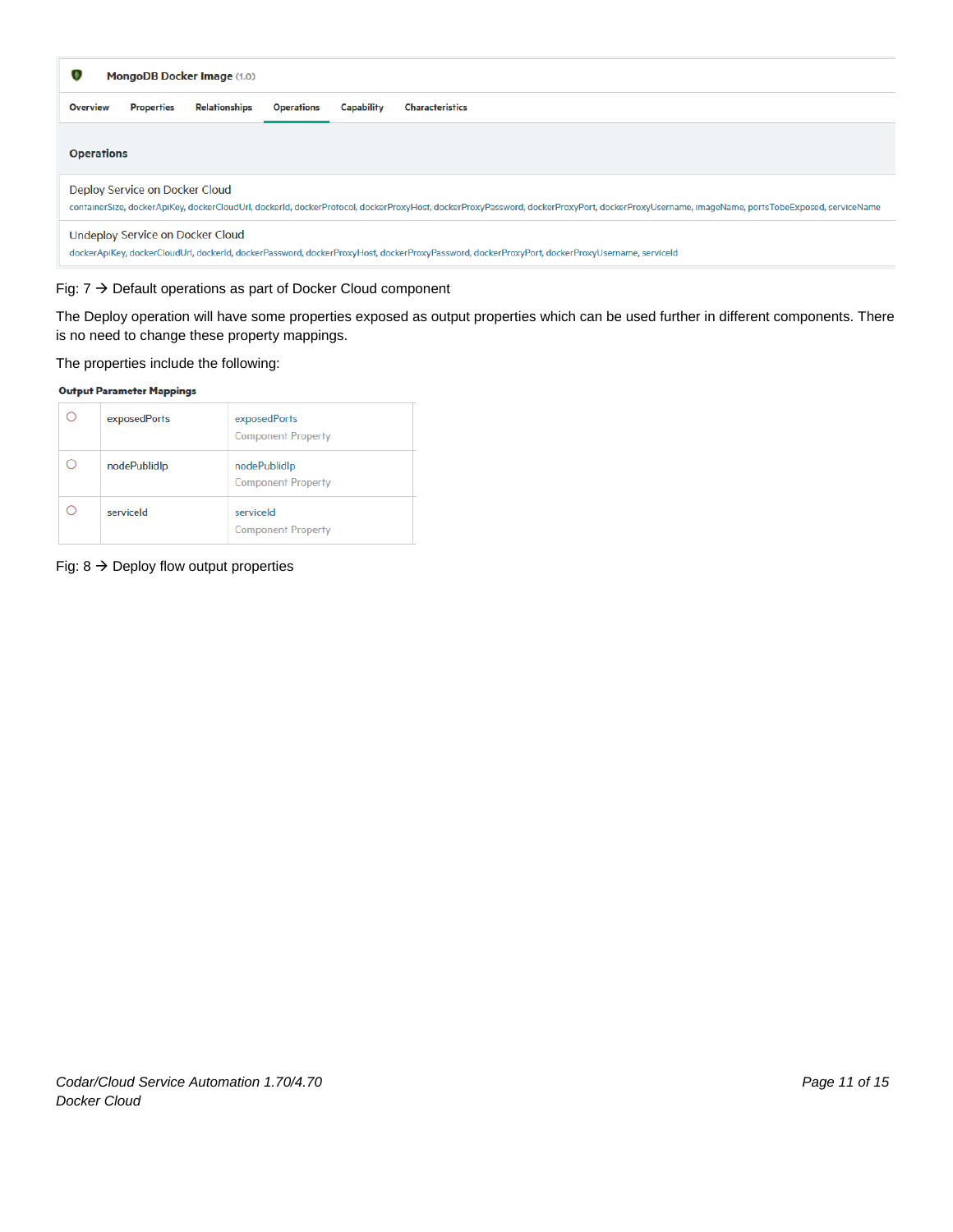## <span id="page-11-0"></span>Application Blueprints

You can create application blueprints by adding the imported components. A sample application blueprint is given below with a component which represents a 'tomcat:8.0' Docker image.

| Tomcat Docker Image<br>Tomcat Docker Image (1.0)    |                                                                                                | <b>Tomcat Docker Image</b><br>Tomcat Docker Image (1.0) |
|-----------------------------------------------------|------------------------------------------------------------------------------------------------|---------------------------------------------------------|
|                                                     | ▲<br>containerSize                                                                             | portsTobeExposed                                        |
| $\ddot{}$<br><br><b>Tomcat Docker</b><br>霝<br>Image | Ξ                                                                                              |                                                         |
|                                                     | Modifiable during package deploy<br>$\overline{\mathcal{F}}$                                   | Modifiable during package deploy                        |
|                                                     | imageName *                                                                                    | <b>serviceName</b>                                      |
|                                                     | tomcat:8.0                                                                                     | 릐<br>testService123                                     |
|                                                     | Modifiable during package deploy<br>$\overline{J}$                                             | M Modifiable during package deploy                      |
|                                                     | $\overline{\phantom{a}}$<br>an an an a-mhair ann an a-mhair an a-mhair<br><b>Save</b><br>Reset | <b>Save</b><br>Reset                                    |

Fig:  $9 \rightarrow$  Sample Docker image component which represents tomcat application server

| $\overline{\mathcal{L}}$<br><b>Topology Designs</b>                                                          |                 |
|--------------------------------------------------------------------------------------------------------------|-----------------|
| 國<br>Deploy Tomcat (1.0.0)<br><b>Designer</b><br><b>Subscriber Options</b><br><b>Overview</b><br><b>Test</b> | O.              |
| <b>Test</b>                                                                                                  | <b>Test Run</b> |
| <b>Test run of Deploy Tomcat</b>                                                                             | Online Q        |
| admin<br>07/20/2016 5:23:47 PM                                                                               |                 |

#### Fig 10: Test Run Result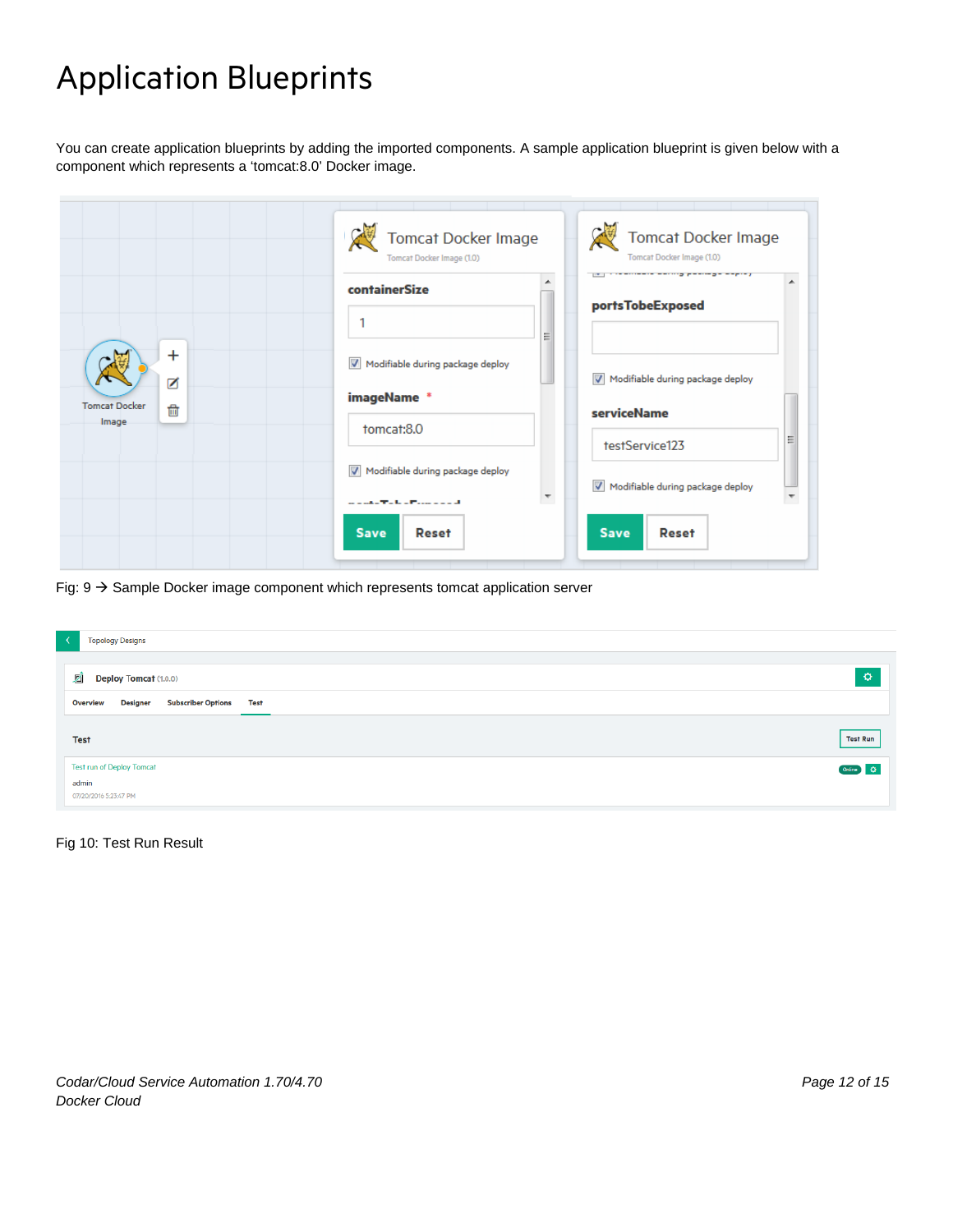| Ø<br>۰<br>Test run of Deploy Tomcat (Deployment Status)                                       |                                                                                                |  |
|-----------------------------------------------------------------------------------------------|------------------------------------------------------------------------------------------------|--|
|                                                                                               | $\vert \mathcal{D} \vert$<br>Online                                                            |  |
| <b>Overview</b><br><b>Topology</b><br><b>Providers</b><br><b>Events</b>                       |                                                                                                |  |
| <b>Topology</b>                                                                               | Ξ<br>ងូ <sub>វិ</sub><br>Search                                                                |  |
| $\mathbf{\Theta}$<br>$\mathbf{\mathsf{Q}}$<br>Y<br>景<br>55<br>O<br><b>Tomcat Docker Image</b> | <b>Tomcat Docker Image</b><br>处<br>« Properties<br>▲<br>containerSize<br><b>STRING</b><br>1    |  |
|                                                                                               | exposedPorts<br><b>STRING</b><br>8444<br>imageName<br><b>STRING</b><br>릐<br>tomcat:8.0         |  |
|                                                                                               | nodePublidlp<br><b>STRING</b><br>54.173.164.178                                                |  |
|                                                                                               | portsTobeExposed<br><b>STRING</b>                                                              |  |
|                                                                                               | serviceld<br><b>STRING</b><br>f9ad870a-ba38-43f3-9a78-e425da261520<br>$\overline{\phantom{a}}$ |  |

Fig 11  $\rightarrow$  Topology view with output properties like docker service ID, published ports, and IP address it is hosted on.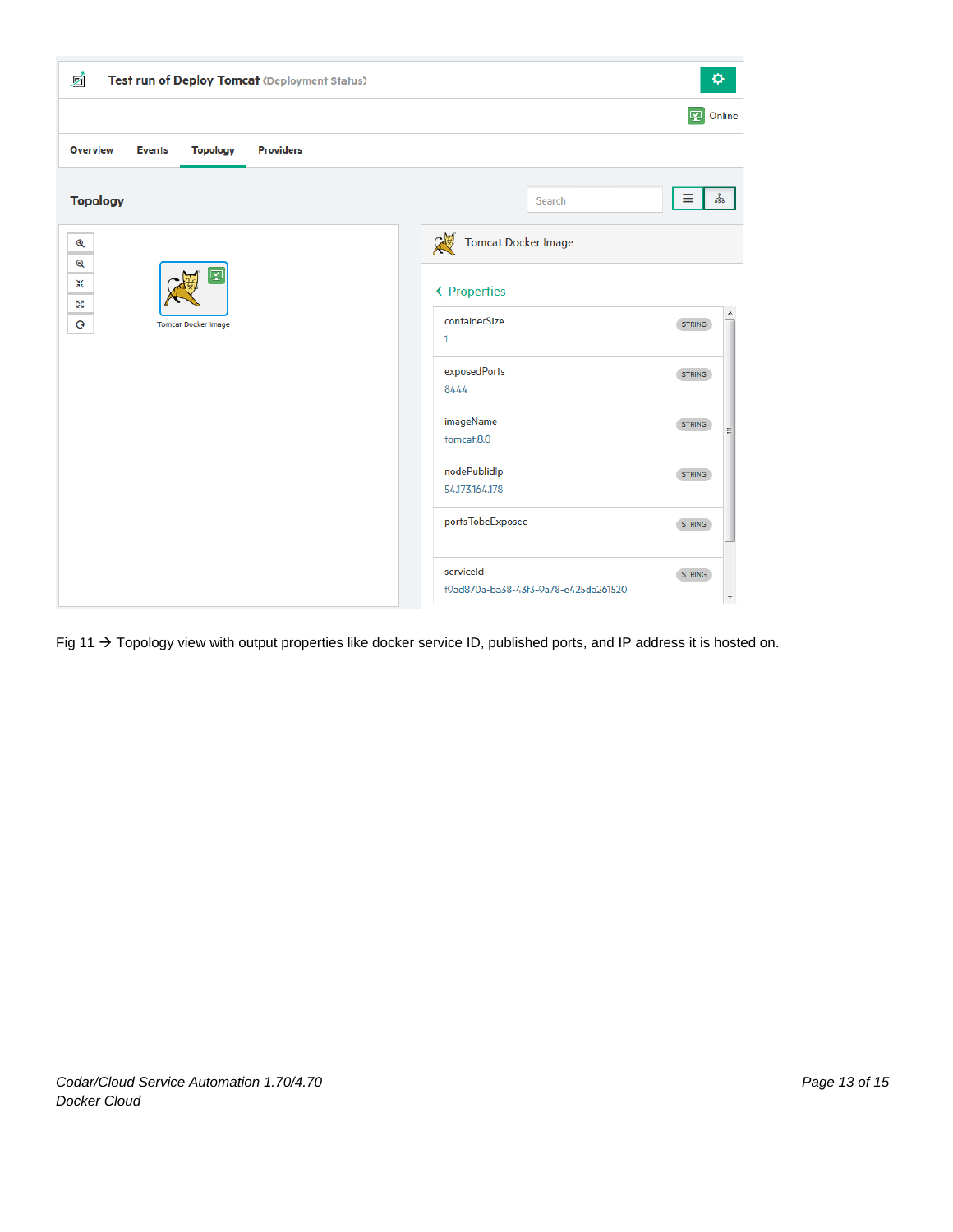# <span id="page-13-0"></span>Send documentation feedback

If you have comments about this document, you can send them to [clouddocs@hpe.com.](mailto:clouddocs@hpe.com)

# <span id="page-13-1"></span>Legal notices

### **Warranty**

The only warranties for Hewlett Packard Enterprise products and services are set forth in the express warranty statements accompanying such products and services. Nothing herein should be construed as constituting an additional warranty. Hewlett Packard Enterprise shall not be liable for technical or editorial errors or omissions contained herein. The information contained herein is subject to change without notice.

### Restricted rights legend

Confidential computer software. Valid license from Hewlett Packard Enterprise required for possession, use or copying. Consistent with FAR 12.211 and 12.212, Commercial Computer Software, Computer Software Documentation, and Technical Data for Commercial Items are licensed to the U.S. Government under vendor's standard commercial license.

### Copyright notice

© Copyright 2016 Hewlett Packard Enterprise Development LP

### Trademark notices

Adobe® is a trademark of Adobe Systems Incorporated.

Microsoft® and Windows® are U.S. registered trademarks of Microsoft Corporation.

Oracle and Java are registered trademarks of Oracle and/or its affiliates.

UNIX® is a registered trademark of The Open Group.

RED HAT READY™ Logo and RED HAT CERTIFIED PARTNER™ Logo are trademarks of Red Hat, Inc.

The OpenStack word mark and the Square O Design, together or apart, are trademarks or registered trademarks of OpenStack Foundation in the United States and other countries, and are used with the OpenStack Foundation's permission.

### Documentation updates

The title page of this document contains the following identifying information:

- Software Version number, which indicates the software version.
- Document Release Date, which changes each time the document is updated.
- Software Release Date, which indicates the release date of this version of the software.

To check for recent updates or to verify that you are using the most recent edition of a document, go to the following URL and sign-in or register: [https://softwaresupport.hpe.com.](https://softwaresupport.hpe.com./)

Select Manuals from the Dashboard menu to view all available documentation. Use the search and filter functions to find documentation, whitepapers, and other information sources.

You will also receive updated or new editions if you subscribe to the appropriate product support service. Contact your Hewlett Packard Enterprise sales representative for details.

*Codar/Cloud Service Automation 1.70/4.70 Page 14 of 15 Docker Cloud*